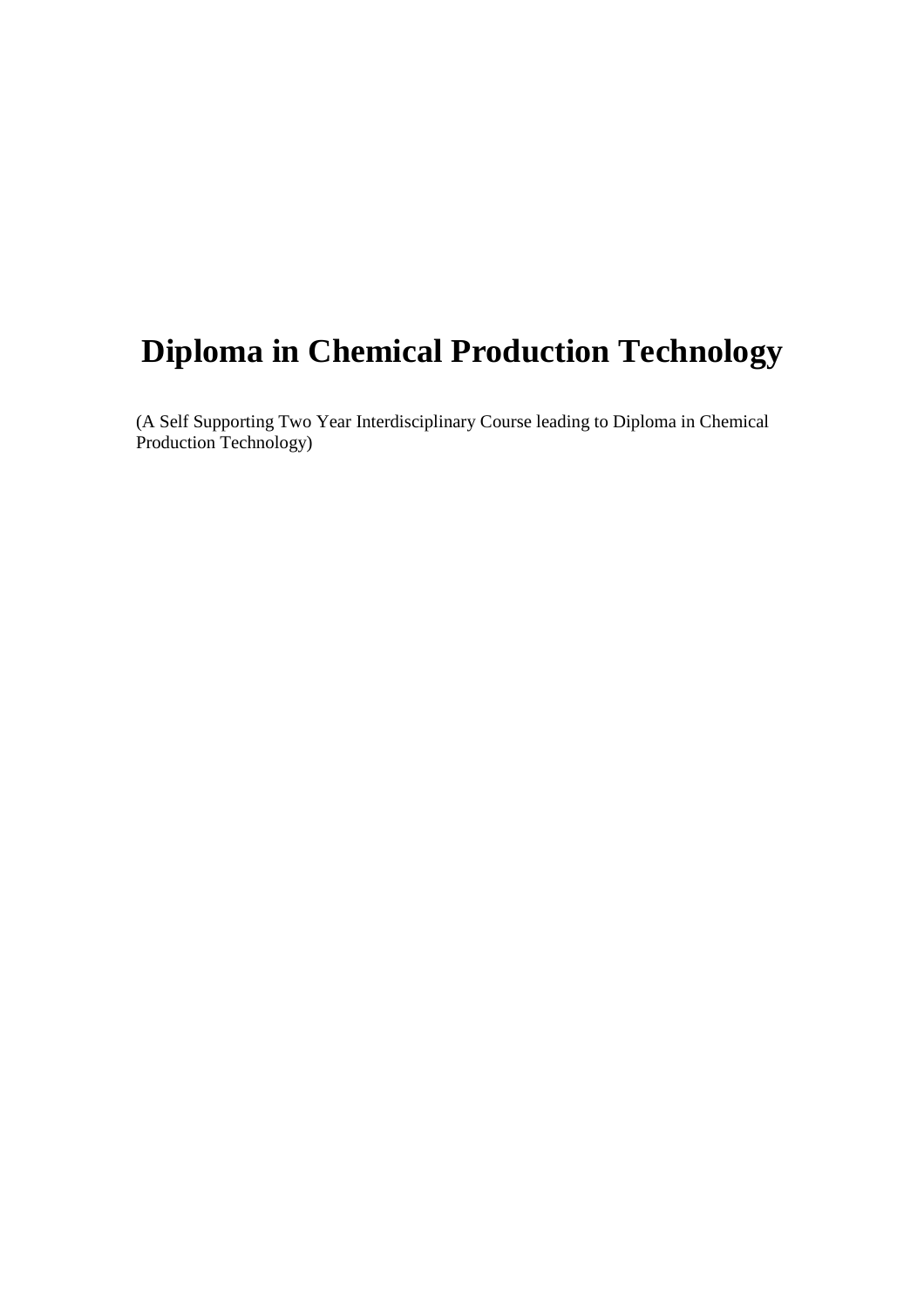# **Aims and Objectives:**

- $\triangleright$  This diploma program is designed for students while they pursue graduation in any science subject. The aim is to make students well versed with various aspects of chemical production including unit operations, unit processes, safety and abetment of pollution. Students with specialization in subjects like Botany, Zoology or Physics can also get a job in a chemical industry after completion of this course.
- $\triangleright$  The aim is to boost employability of students who score average marks (50 to 75%) in their graduation and fail to pursue post graduation because of inadequate marks at qualifying exams. Significantly large percentages of such average students become drop out and join the list of unemployed. Moreover, students doing graduation in other science subjects like Physics, Botany and Zoology also fail to get job.
- $\triangleright$  After graduation, the students are quite raw and the employer industries are unwilling to spend time and money on practical training of such candidates. The salary paid is often meager for initial two to three years and the candidates are not patient to develop expertise. They often leave the job and prefer to remain unemployed. This is one of the major reasons for unemployment of science graduates and also lack of skilled manpower in the industries.
- $\triangleright$  This situation calls for designing and implementing a tailor-made course that can satisfy the needs of both the students and the employers. The students from various science subjects can complete a **certificate** or **diploma** course in **Chemical Production Technology**, of one and two years respectively, while pursuing their three year graduation courses. The minimum qualification to get admission for the first year leading to Certificate Course will be XIIth Science pass and for Diploma will be satisfactory completion of Certificate Course.
- $\triangleright$  The two year Diploma Course will provide an in depth knowledge of various unit operations, unit processes, types of reactors, material of construction, material handling, types of boilers, industrial fuels, handling of industrial gases, toxic and hazardous material, fire-fighting, industrial safety, production record maintenance, effluent treatment and prevention of pollution and conservation of environment. Abreast with theoretical knowledge and practical training, getting a job in industry will be an easy task for the students and the employer will be willing to grab the right talents.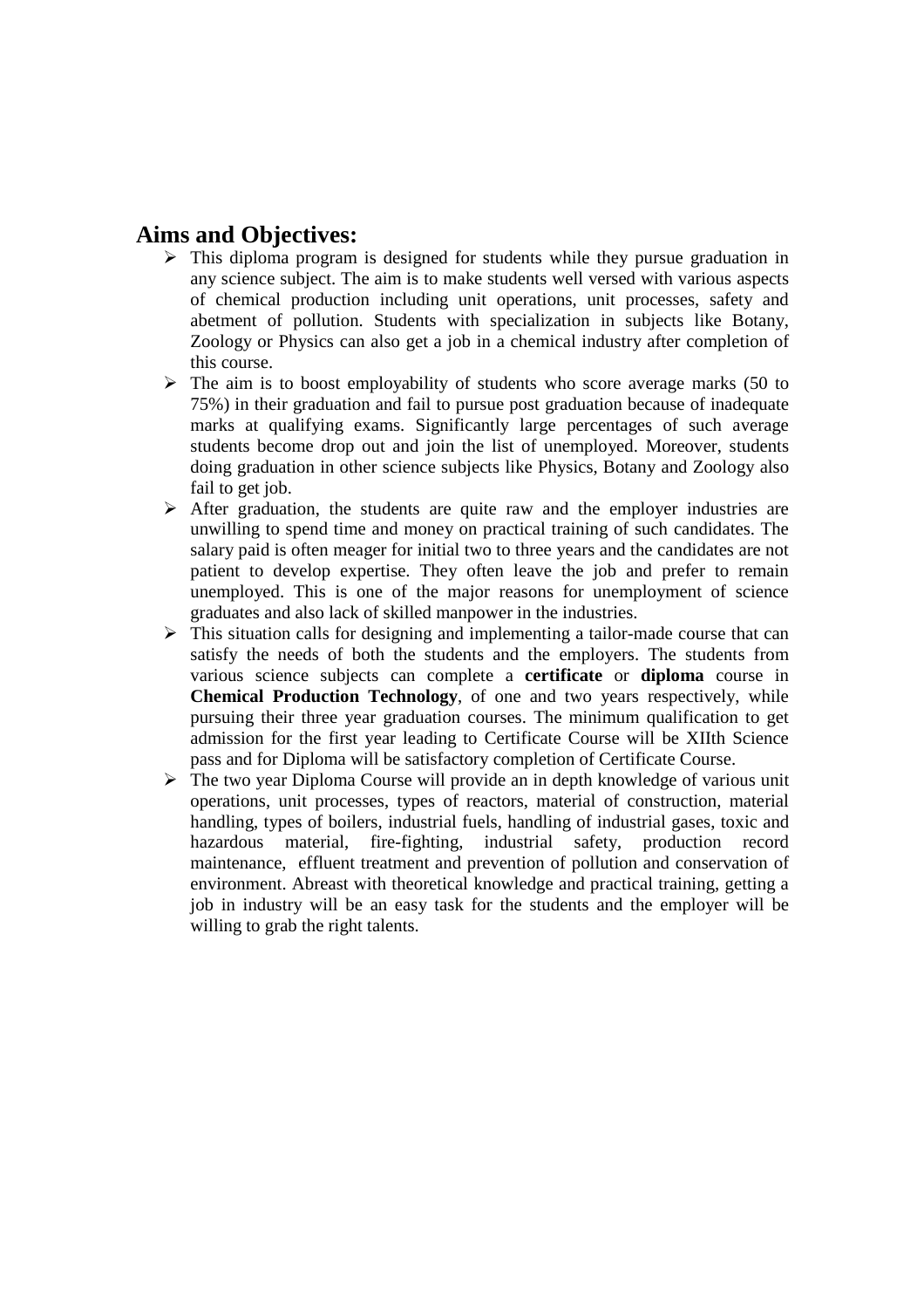$\triangleright$  A two-pronged strategy will be used for extensive training of the students to understand various aspects of operation of a Chemical Plant. First, the syllabi for the certificate and diploma course will be inclusive and extensive, and two, onplant training of the students. This Course is designed after extensive interactions with the specific industries. Some of the industries have already expressed their desire for providing employment to students who complete such a diploma course. This will provide ample opportunity for placement of students in industries.

# **Course Structure:**

# **First Year: Certificate Course:**

| i.<br><b>Title:</b><br>ii.<br>Eligibility:<br>iii. Duration: | "Certificate in Chemical Production Technology"<br>Passed H.Sc. (Science) (XIIth Science)<br>One Year (July to February, on-plant training during vacations) |  |                                                                     |
|--------------------------------------------------------------|--------------------------------------------------------------------------------------------------------------------------------------------------------------|--|---------------------------------------------------------------------|
| iv. Total Credits:                                           | $20(300$ Hrs; One Credit= 15 Hrs)                                                                                                                            |  |                                                                     |
| v. Contact Hours: a. Theory:                                 | b. Practical and on-plant training:                                                                                                                          |  | 12 credits (180 Hrs)<br>08 credits (120 Hrs)                        |
|                                                              | c. On-Plant Training:<br>d. Project Report:                                                                                                                  |  | Minimum six days of Eight Hrs<br>On completion of on-plant training |

**vi. Students Intake:** Maximum 35 students **vii. Course Fees:** As fixed by University of Pune.

## **viii. Theory Papers: (Total 12 Credits)**

 Paper I: Introduction to General Chemical Industries (Four credits; 60 Hrs) Paper II: Chemical Production Technology-I (Four credits; 60 Hrs) Paper III: Industrial Fuels, Pollution and Environment Conservation (Four credits; 60 Hrs)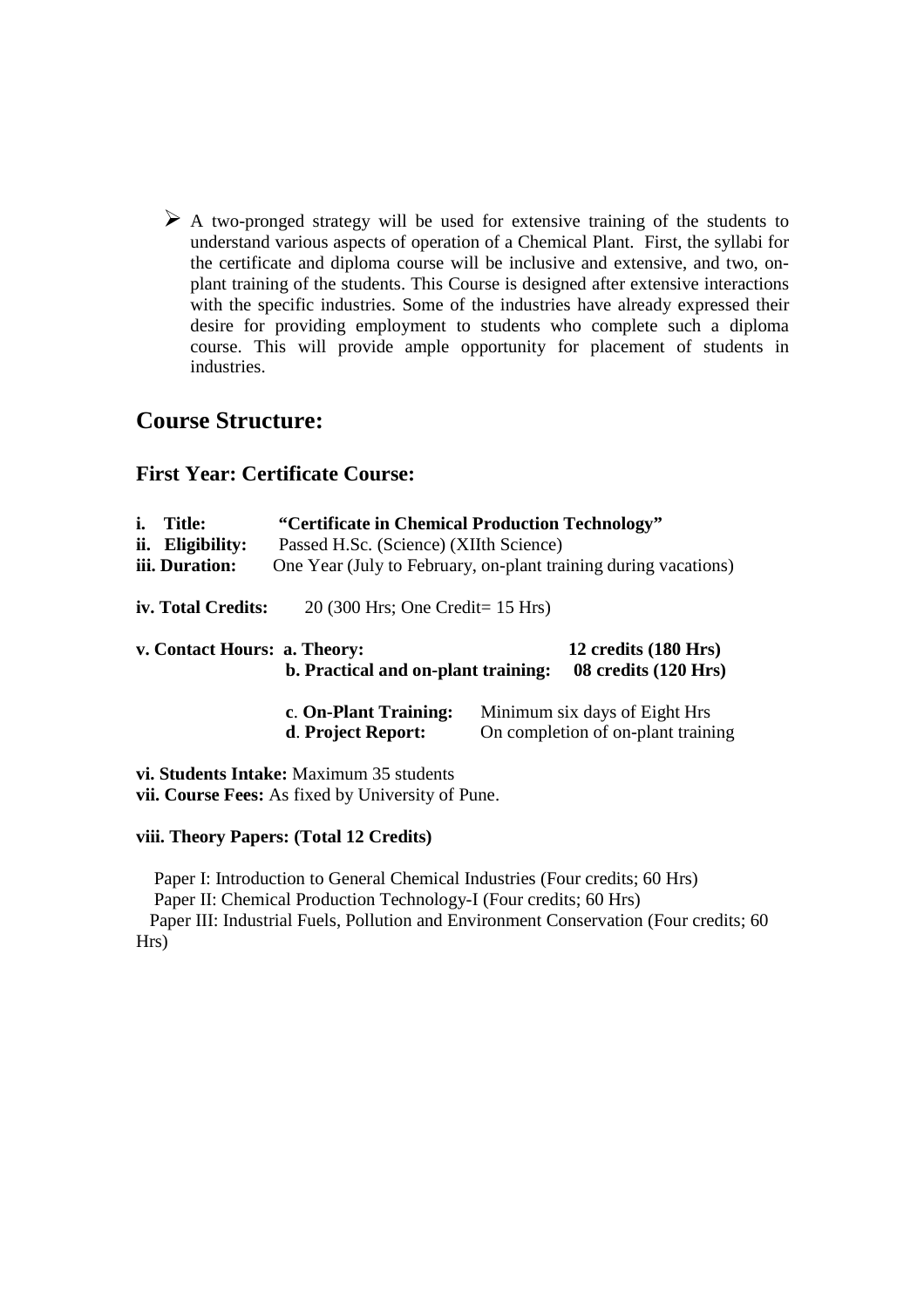#### **ix. Practical, field visits and Industrial training: 08 Credits (120 Hrs)**

- a. Five practical of three hours duration. (One credit)
- b. Industrial visits: One day visit to minimum three industries. (Two credits)
- c. On-plant training: Minimum 6 days of eight hours shift and project writing (Five credits)

(On-plant training may be on production plant of any organic/inorganic/sugar/food/agrochemical/dairy industry)

#### **x. Examination: (Evaluation and Assessment)**

**Paper I:** Introduction to General Chemical Industries: 80 Marks + 20 Marks for attendance and class performance.

**Paper II:** Chemical Production Technology-I: 80 Marks + 20 Marks for attendance and class performance

**Paper III:** Industrial fuels, pollution and environment conservation: 80 Marks + 20 Marks for attendance and class performance

**Practical: Three hours duration:** 80 Marks + 20 Marks for attendance and laboratory performance.

#### **Industrial Training and Project Report: 100 Marks**

#### **Total maximum Marks: 500**

| <b>xi. Award of Grades:</b> $80\%$ ( $> 400$ marks) and above O (out-standing) |       |
|--------------------------------------------------------------------------------|-------|
| 70 to $<80\%$ (350 to 399 marks) A (Very Good)                                 |       |
| 60 to $\langle 70\% \ (300 \text{ to } 349 \text{ marks}) \   B \ (Good)$      |       |
| 50 to $\langle 60\% \rangle$ (250 to 299 marks) C (Satisfactory)               |       |
| 40 to $\langle 50\% \rangle$ (200 to 249 marks) D (Pass)                       |       |
| $<$ 40% ( $<$ 200 marks)                                                       | Fails |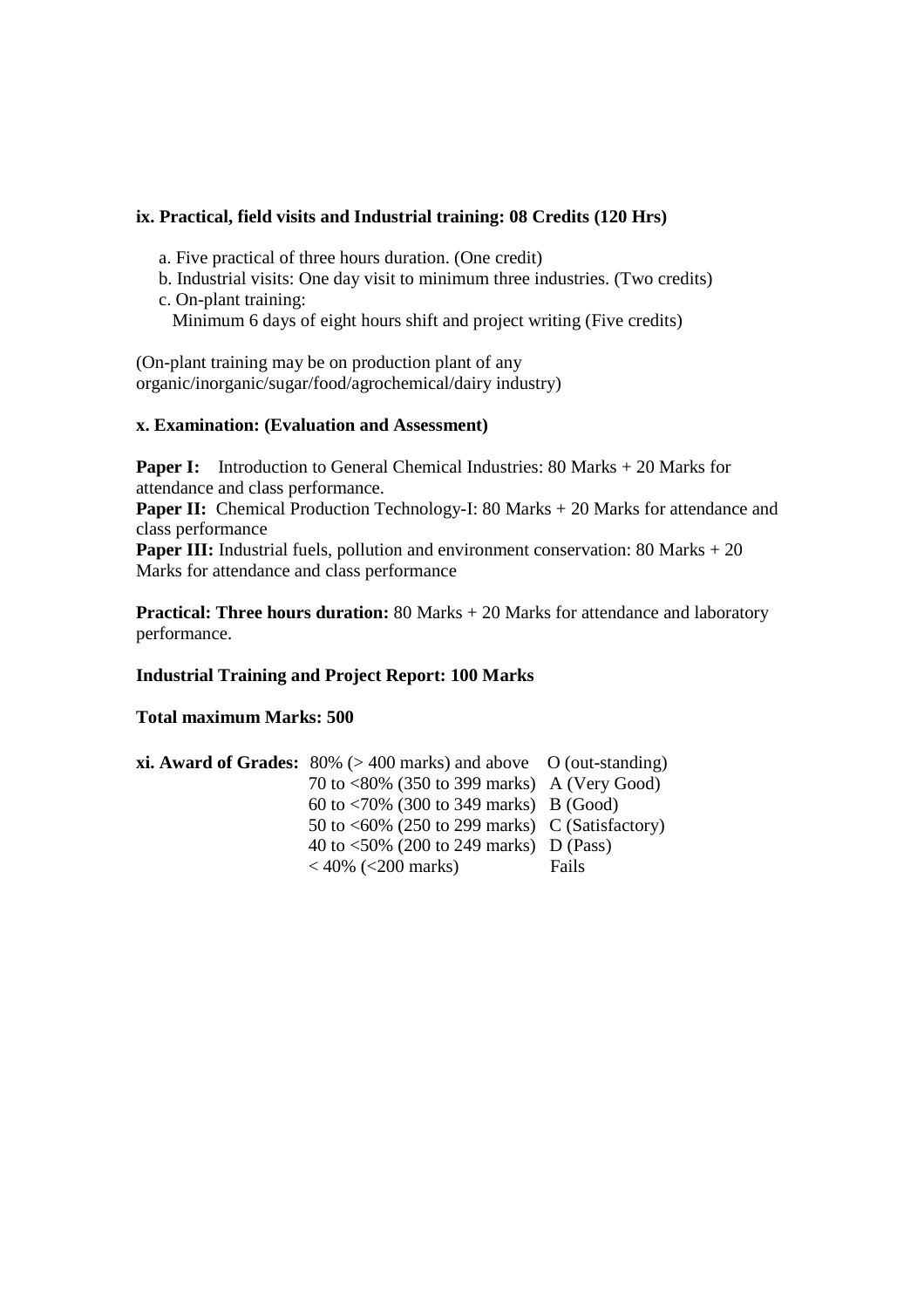# **xii. Syllabi for Certificate Course:**

Paper I: Introduction to General Chemical Industries

| <b>Units</b> | <b>Particulars of the Topics</b>                                                                                                                                                                                                                                                                           | <b>Lectures</b> |
|--------------|------------------------------------------------------------------------------------------------------------------------------------------------------------------------------------------------------------------------------------------------------------------------------------------------------------|-----------------|
|              |                                                                                                                                                                                                                                                                                                            | <b>Hrs</b>      |
| Unit I:      | Introduction, nature and types of chemical industries,<br>chemical industries and national economy, different<br>departments, legal aspects, location of chemical<br>industries, requirements of chemical industries.                                                                                      | 05              |
| Unit II:     | Corrosion and corrosion control: Introduction, economic<br>aspects, theories of corrosion, factors affecting corrosion,<br>kinetics of corrosion, corrosion testing techniques,                                                                                                                            | <b>10</b>       |
| Unit III:    | Adsorption and catalysis: General aspects, physical and<br>chemical adsorption, kinetics of chemisorption, theories<br>of adsorption, heterogeneous catalysis, catalyst<br>preparation, storage, catalyst poisoning, surface area<br>determination of a catalyst.                                          | 15              |
| Unit IV:     | Inorganic heavy Chemical Industries: Introduction to<br>Inorganic chemical industries, basic raw material,<br>transportation, manufacturing process, physicochemical<br>principles, flow sheet, chemical reactions for the<br>production of $H_2SO_4$ by contact process and $HNO_3$ by<br>ammonoxidation. | 15              |
| Unit V:      | Introduction to Organic Chemical Industries: fine<br>chemicals used as intermediates in production of drugs<br>and pharmaceuticals, dyes, soaps and detergents and<br>polymers                                                                                                                             | 15              |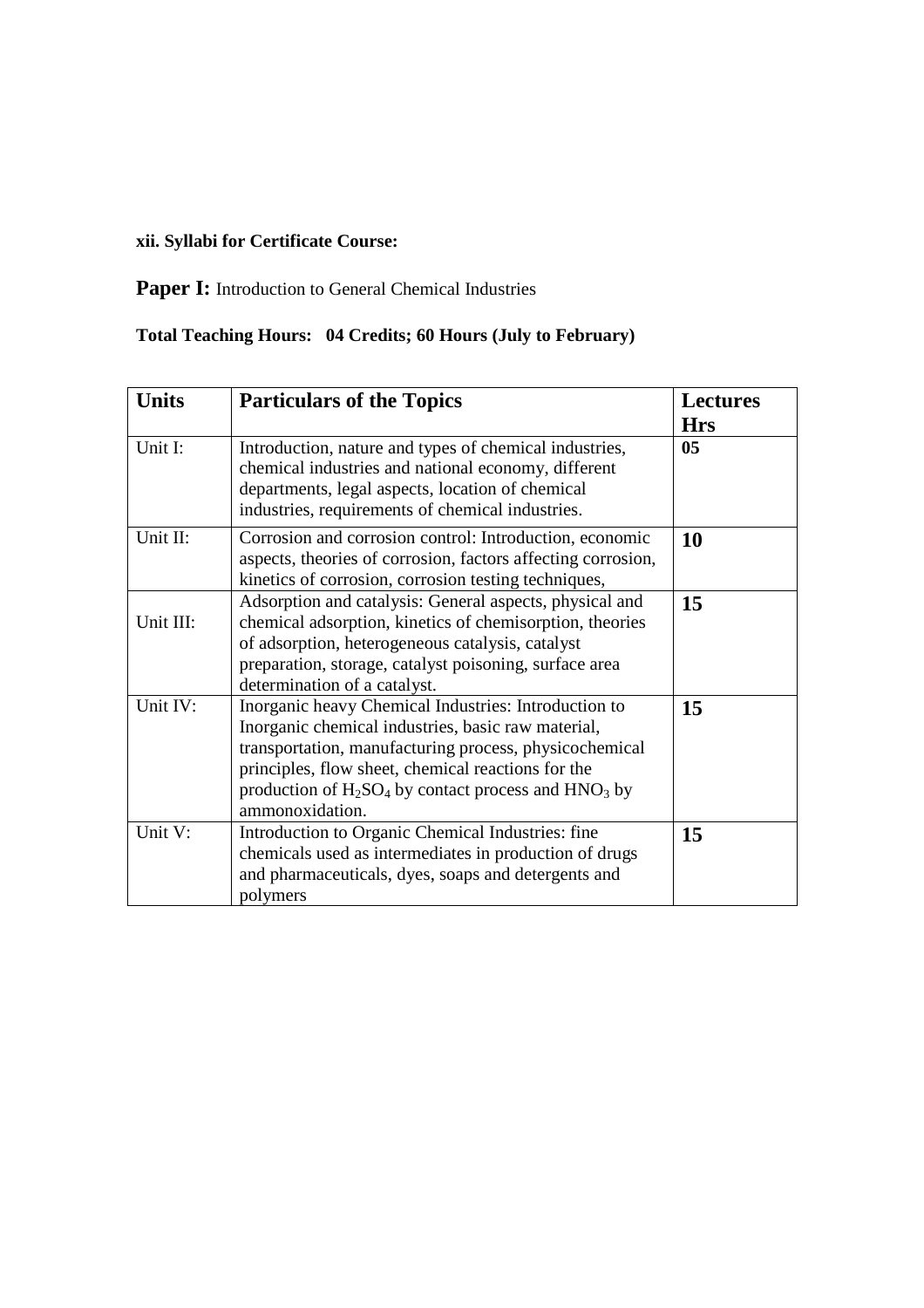1. Riegel's hand-book of industrial chemistry 2. RN Shreve: The Chemical Process Industries (MGH) 3.OA Hougen, RM Watson and RA Ragetz: Chemical Process Principles (Vol I & II). 4. Adamson: Surface Chemistry 5. JD Lee: Inorganic Chemistry 6. JK Stille: Industrial Organic Chemistry 7. PC Jain and M Jain: Engineering Chemistry 15<sup>th</sup> Edition, Dhanpat Rai Publishing Company

# Paper II: Chemical Production Technology-I

| <b>Units</b> | <b>Particulars of the Topics</b>                                                                                                                                                                                | <b>Lectures</b> |
|--------------|-----------------------------------------------------------------------------------------------------------------------------------------------------------------------------------------------------------------|-----------------|
|              |                                                                                                                                                                                                                 | <b>Hrs</b>      |
| Unit I:      | Unit Operations I: Evaporation: types of evaporators,<br>forced circulation evaporation, entrainment separators<br>(upturned, deflector, tangential) effect of scale formation,<br>multiple effect evaporators. | 15              |
| Unit II:     | Unit Operations II: Distillation, simple, fractional,<br>vacuum, flash, steam distillation and azeotropic mixtures                                                                                              | 15              |
| Unit III:    | Unit Processes I: Details of reagents, reaction mechanism,<br>kinetics, process parameters (temperature, pressure,<br>solvent, stoichiometric ratio, catalyst) in Nitration and<br>Sulphonation.                | 15              |
| Unit IV:     | Unit Processes II: Details of reagents, reaction<br>mechanism, kinetics, process parameters (temperature,<br>pressure, solvent, stoichiometric ratio, catalyst) in<br>Halogenations and Oxidation.              | 15              |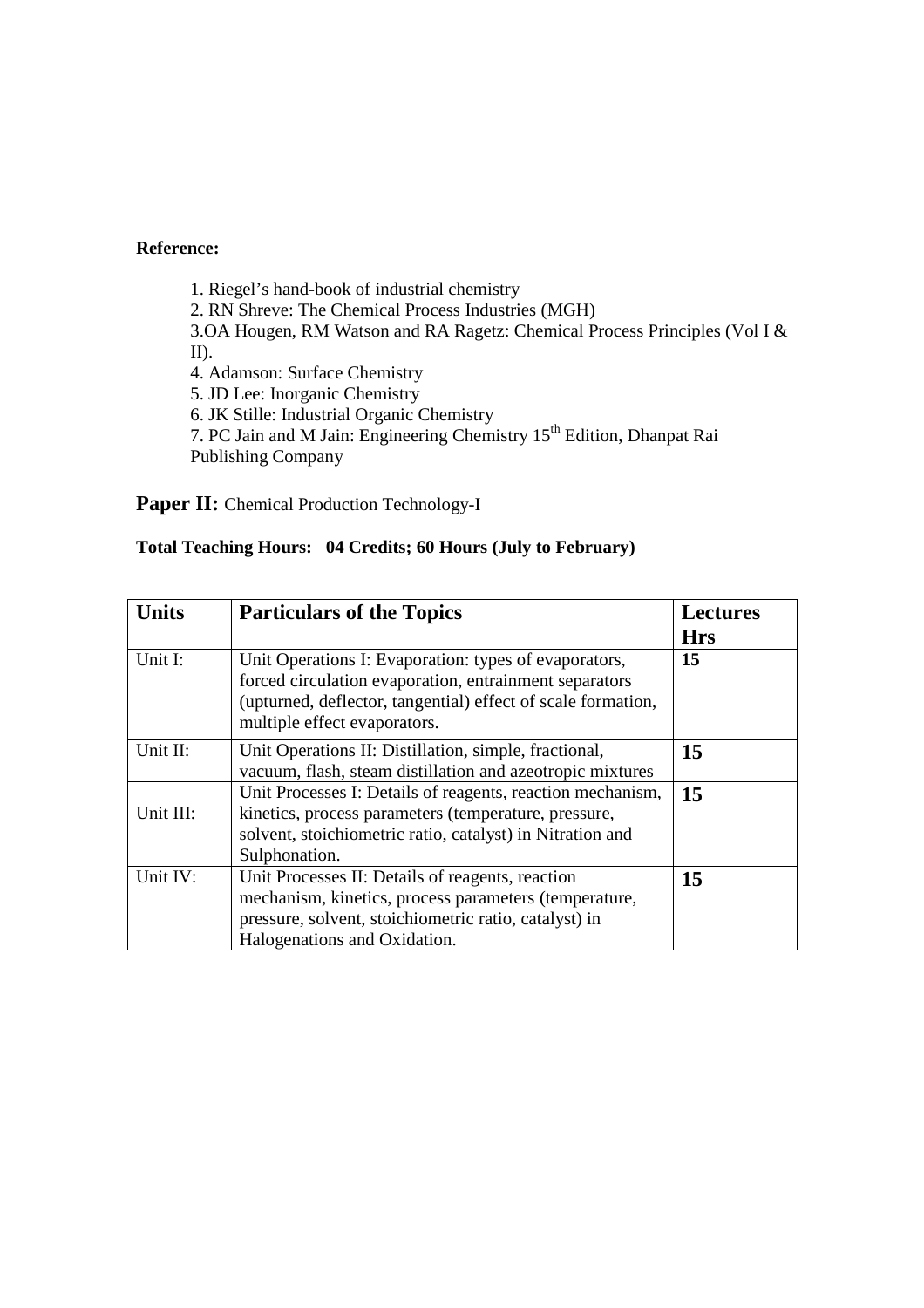- 1. RN Shrove: The Chemical Process Industries (MGH)
- 2. OA Hougen, KM Watson, RA Ragetz: Chemical Process Principles (Vol I & II)
- 3. FA Henglein: Chemical Technology (Pergamon)
- 4. KA Gavhane: Unit Operations II (Nirali Prakashan)
- 5. PH Groggins: Unit Processes in Organic Synthesis. (MGH)
- 6. MG Rao and M Sittings: Outline of Chemical Technology (EWP)
- 7. Calusen and Mattson; Principles of Industrial Chemistry.
- 8. Kirk and Othmer: Encyclopedia of Chemical Technology
- 9. SD Shukla and GN Pandey: A Textbook of Chemical Technology Vol II.

Paper III: Industrial Fuels, Pollution and Environment Conservation

| Units     | <b>Particulars of the Topics</b>                                                                                                                                                                                                                                                                                                                                                   | <b>Lectures</b><br><b>Hrs</b> |
|-----------|------------------------------------------------------------------------------------------------------------------------------------------------------------------------------------------------------------------------------------------------------------------------------------------------------------------------------------------------------------------------------------|-------------------------------|
| Unit I:   | Fuels, introduction, types of fuels, calorific value,<br>selection of fuels, handling of fuels, safety standards, rules<br>and regulation.                                                                                                                                                                                                                                         | <b>10</b>                     |
| Unit II:  | Concept of atom economy, waste minimization, source<br>reduction, use and reuse, reclamation, treatment of waste,<br>effluent treatment.                                                                                                                                                                                                                                           | 0 <sub>5</sub>                |
| Unit III: | Environment Conservation: Introduction, pollution, types<br>and nature of pollutants, pollution caused by chemical<br>industries, adverse effect of pollution, Environmental<br>legislation, Water (Prevention and Control of Pollution)<br>Act, 1974, Air (Prevention and Control of Pollution) Act<br>1981, importance of waste management, management of<br>regulatory affairs. | 15                            |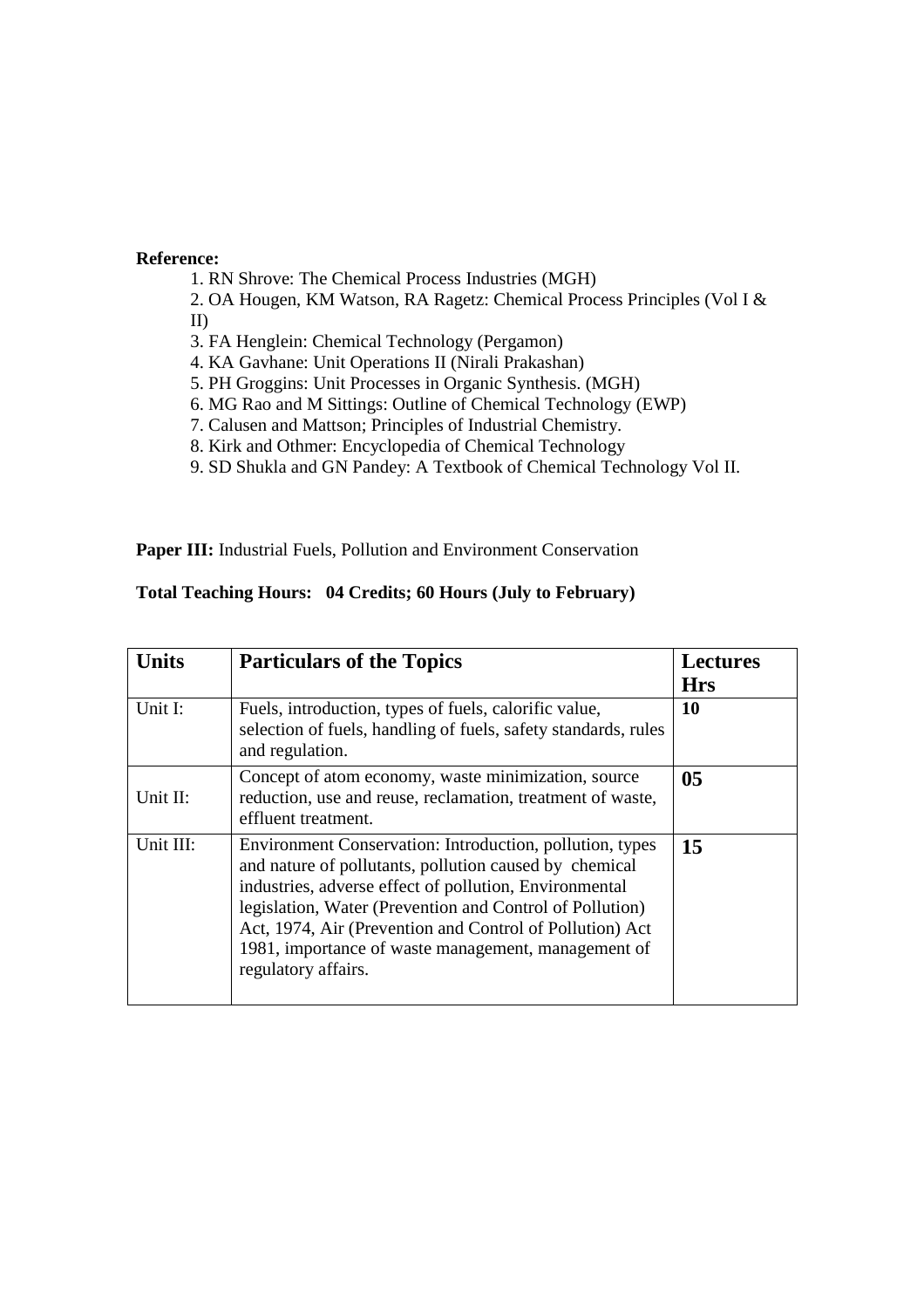| Unit IV: | Industrial Safety and Health: Occupational Health<br>Hazards, promoting safety, safety and health training,<br>stress management. Industrial Noise, sources and its<br>control, effects of noise on auditory system and health; air<br>Pollutants in industries, effect of particulate matter, acid<br>fumes, smoke fog etc on health. Vibrations, effects and<br>control | 15 |
|----------|---------------------------------------------------------------------------------------------------------------------------------------------------------------------------------------------------------------------------------------------------------------------------------------------------------------------------------------------------------------------------|----|
| Unit V   | Fire and other Hazards: General causes and classification<br>of fires, detection of fire, extinguishing methods, fire<br>fighting installations with and without water, electrical<br>hazards, amperages, voltages, distance from lines, joints<br>and connections, earthing standards, protection against<br>voltage fluctuations.                                       | 15 |

- 1. AK De: Environmental Chemistry
- 2. SP Mahajan: Pollution control in process industries (MH)
- 3. Wark and Warnor: air pollution Origin and Control
- 4. MJ Hammar: Water and waste water technology
- 5. R Horne: environmental chemistry, wiley

6. Liptak: Air Pollution

7. RK Jain and SS Rao: Industrial safety, health and environment management systems, Khanna publishers, New Delhi (2006)

8. L Slote: Handbook of Occupational safety and health, John Wiley and sons, NY.

9. PC Jain and M Jain: Engineering Chemistry 15<sup>th</sup> Edition, Dhanpat Rai Publishing Company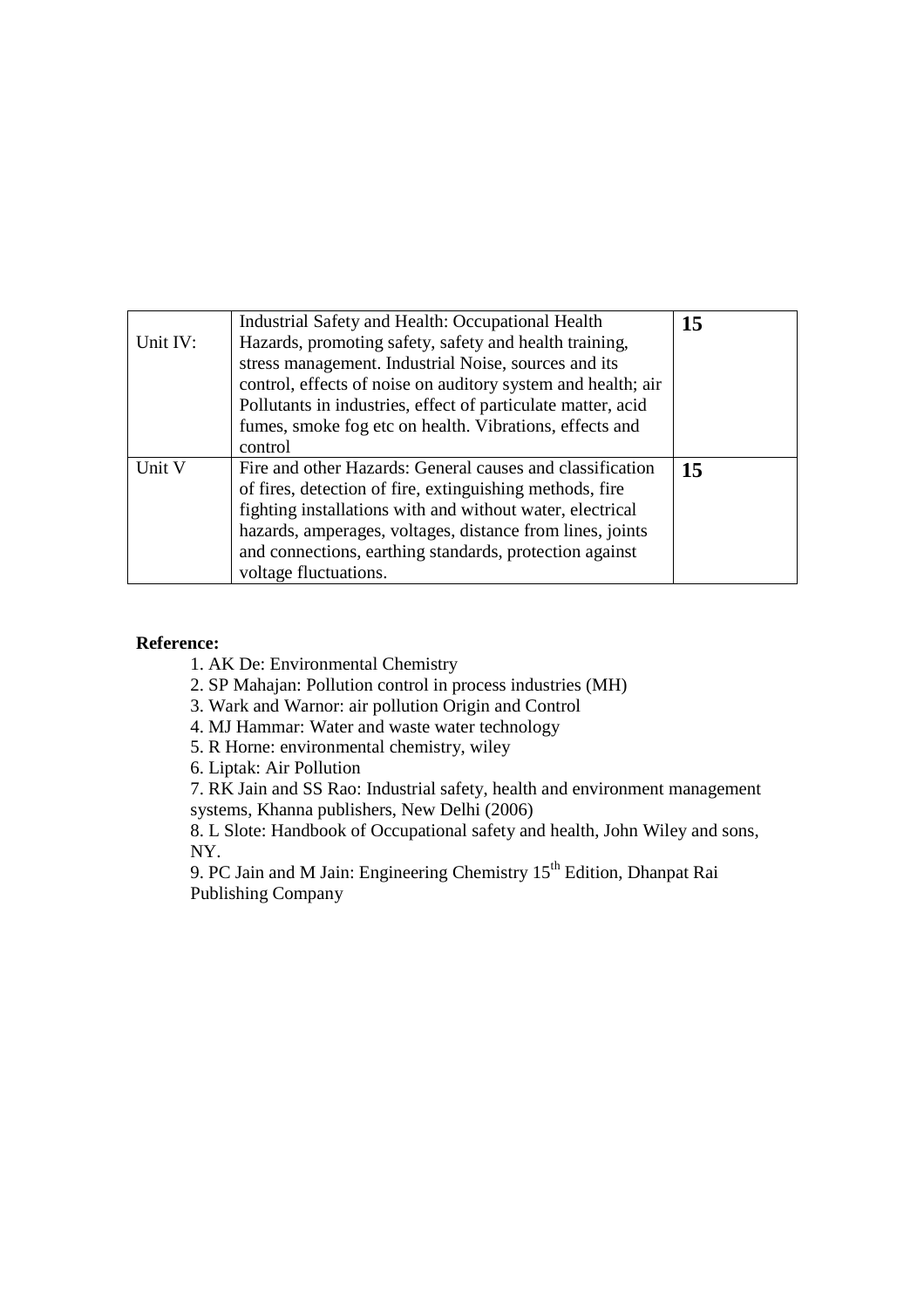# **c. Practical: (Any five)**

1. Distillation of a binary mixture of solvents (minimum two).

2. Purification of a solid using charcoalization and Recrystallization (minimum two).

3. Reaction monitoring using TLC technique (saponification of ethyl benzoate with sodium ethoxide).

4. Find percentage of available chlorine in the given sample of Bleaching Powder.

5. Preparation of p-nitroacetanalide, recrystallization, charcoalization, calculating yield.

6. Preparation of pentathiourea dicuprous nitrate and find its percentage purity.

7. Prepare and find practical percentage yield of zinc ferrite.

8. Preparation, purification and calculation of yield of aryloxyacetic acid.

**d. Industrial Training and Project Report:** Students are expected to complete minimum 6 days of on-plant training in any of the chemical, pharmaceutical, sugar or food industry and submit a project report on the same.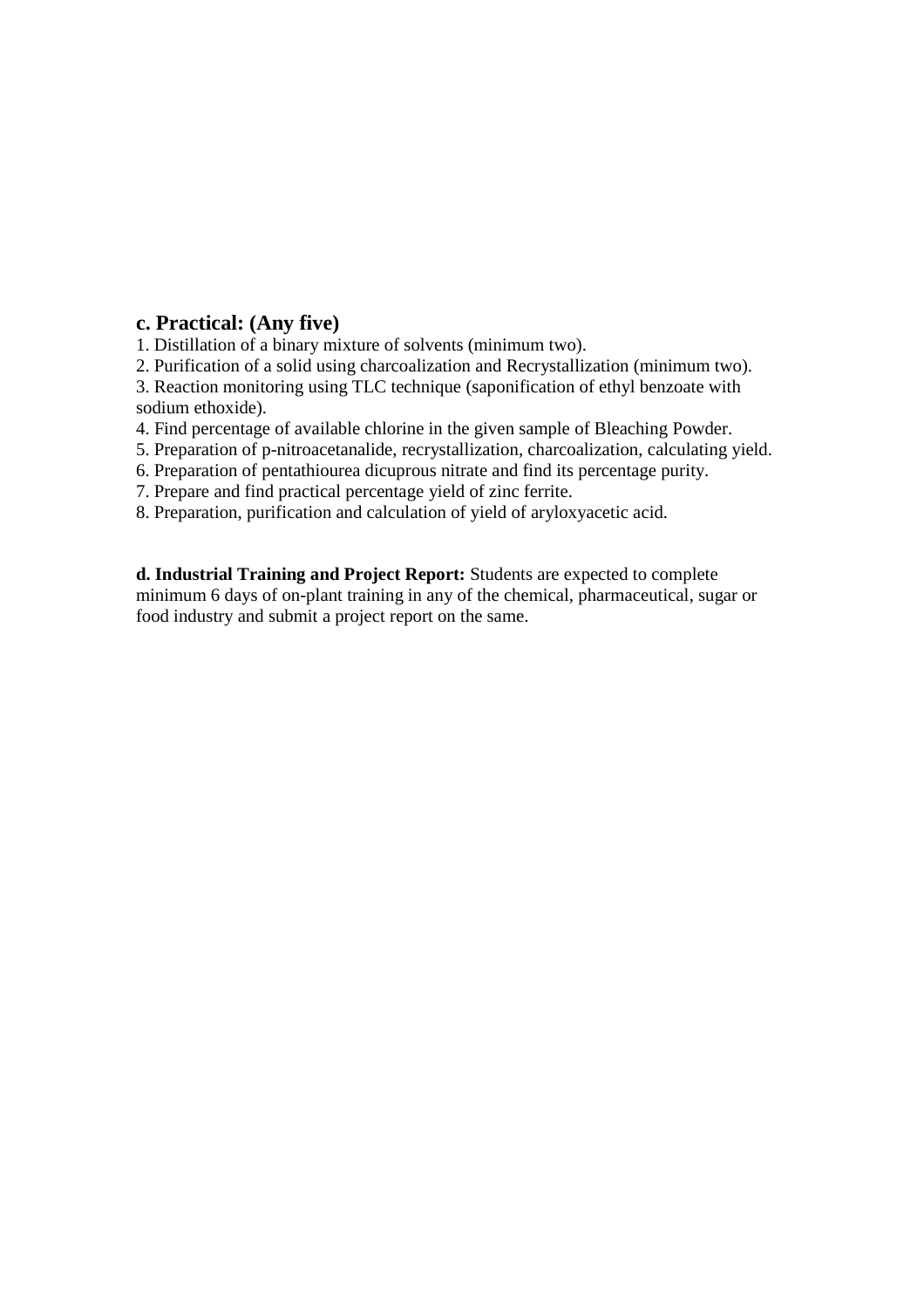# **Second Year: Diploma Course:**

| i.   | <b>Title:</b><br>ii. Eligibility:<br>iii. Duration: | "Diploma in Chemical Production Technology"<br>Earned 20 Credits in first year certificate course.<br>One Year (July to February, on-plant training during vacations) |                                                                 |
|------|-----------------------------------------------------|-----------------------------------------------------------------------------------------------------------------------------------------------------------------------|-----------------------------------------------------------------|
| Hrs) | iv. Total Credits:                                  |                                                                                                                                                                       | 40 (20 earned from certificate course) (300 Hrs; One Credit= 15 |
|      | v. Contact Hours: a. Theory:                        |                                                                                                                                                                       | 12 credits (180 Hrs)                                            |

| v. Contact Hours: a. Theory: |                                   | 12 credits (180 Hrs) |
|------------------------------|-----------------------------------|----------------------|
|                              | b. Industrial visit $\&$ training |                      |
|                              | and Project:                      | 08 credits (120 Hrs) |

**vi. Students Intake:** Maximum 35 students **vii. Course Fees:** As fixed by University of Pune.

# **viii. Theory Papers: (Total 12 Credits, 180 Hrs)**

 Paper I: Chemical Production Technology-II (Four credits; 60 Hrs) Paper II: Chemical Production Technology-III (Four credits; 60 Hrs) Paper III: Industrial Management (Four credits; 60 Hrs)

## **ix. Industrial visits and Industrial training: 08 Credits (120 Hrs)**

- a. Industrial visits (minimum four) (02 credits)
- b. On-plant training:
- Minimum 12 days of eight hours shift and project writing (05 credits)
- c. Project writing (01credits)

(On-plant training may be on production plant of any organic/inorganic/sugar/food/agrochemical/dairy industry)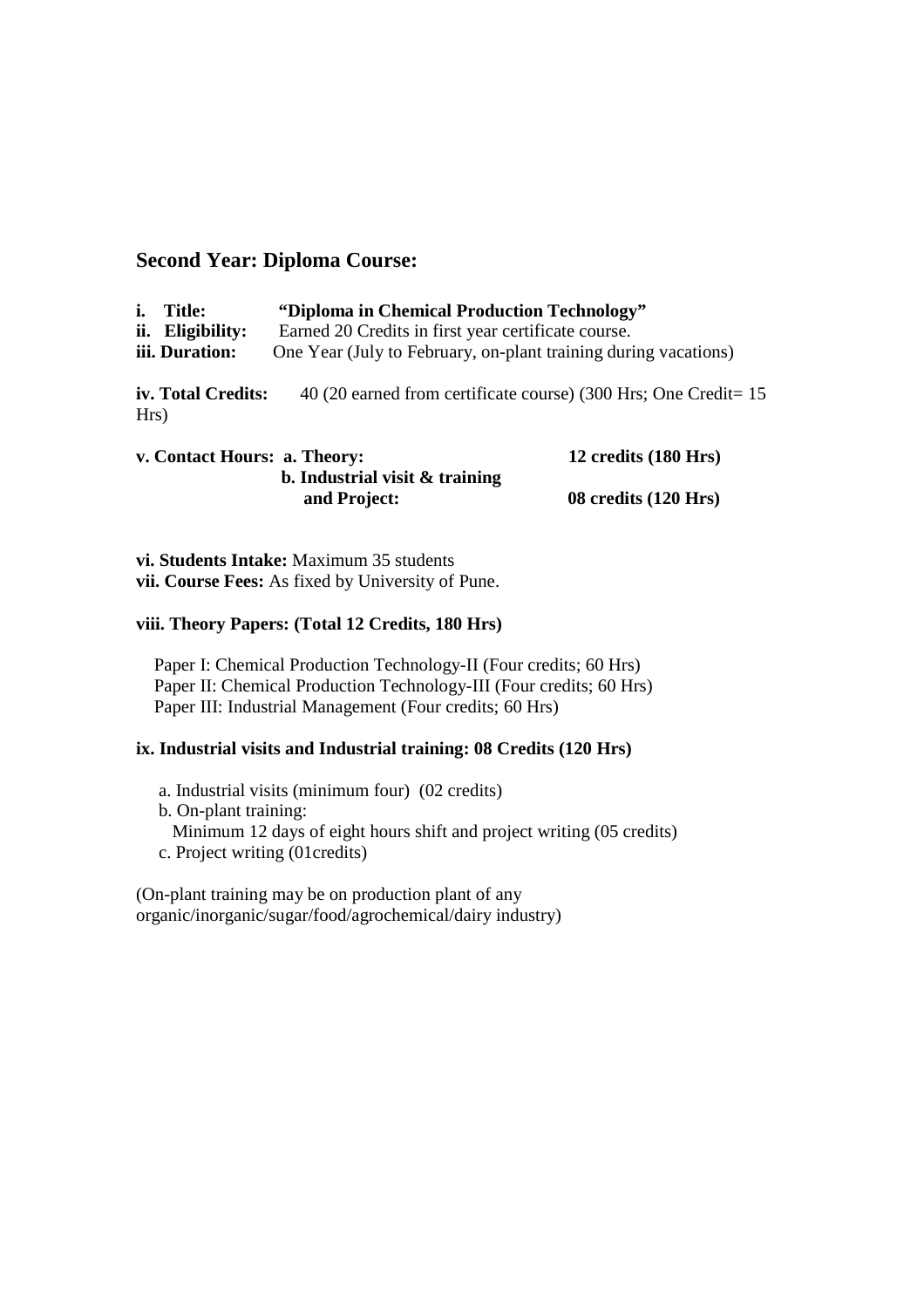#### **x. Examination: (Evaluation and Assessment)**

**Paper I:** Chemical Production Technology-II: 80 Marks + 20 Marks for attendance and class performance. **Paper II:** Chemical Production Technology-III: 80 Marks + 20 Marks for attendance and class performance Paper III: Chemical Technology and Industrial Production Management: 80 Marks + 20 Marks for attendance and class performance

#### **Industrial visits and Project report: 100 Marks**

**Industrial Training: 100 Marks Total maximum Marks: 500** 

| <b>xi. Award of Grades:</b> $80\%$ ( $> 400$ marks) and above O (out-standing) |       |
|--------------------------------------------------------------------------------|-------|
| 70 to $<80\%$ (350 to 399 marks) A (Very Good)                                 |       |
| 60 to $\langle 70\% \ (300 \text{ to } 349 \text{ marks}) \   B \ (Good)$      |       |
| 50 to $\langle 60\% \rangle$ (250 to 299 marks) C (Satisfactory)               |       |
| 40 to $\langle 50\% \rangle$ (200 to 249 marks) D (Pass)                       |       |
| $<$ 40% ( $<$ 200 marks)                                                       | Fails |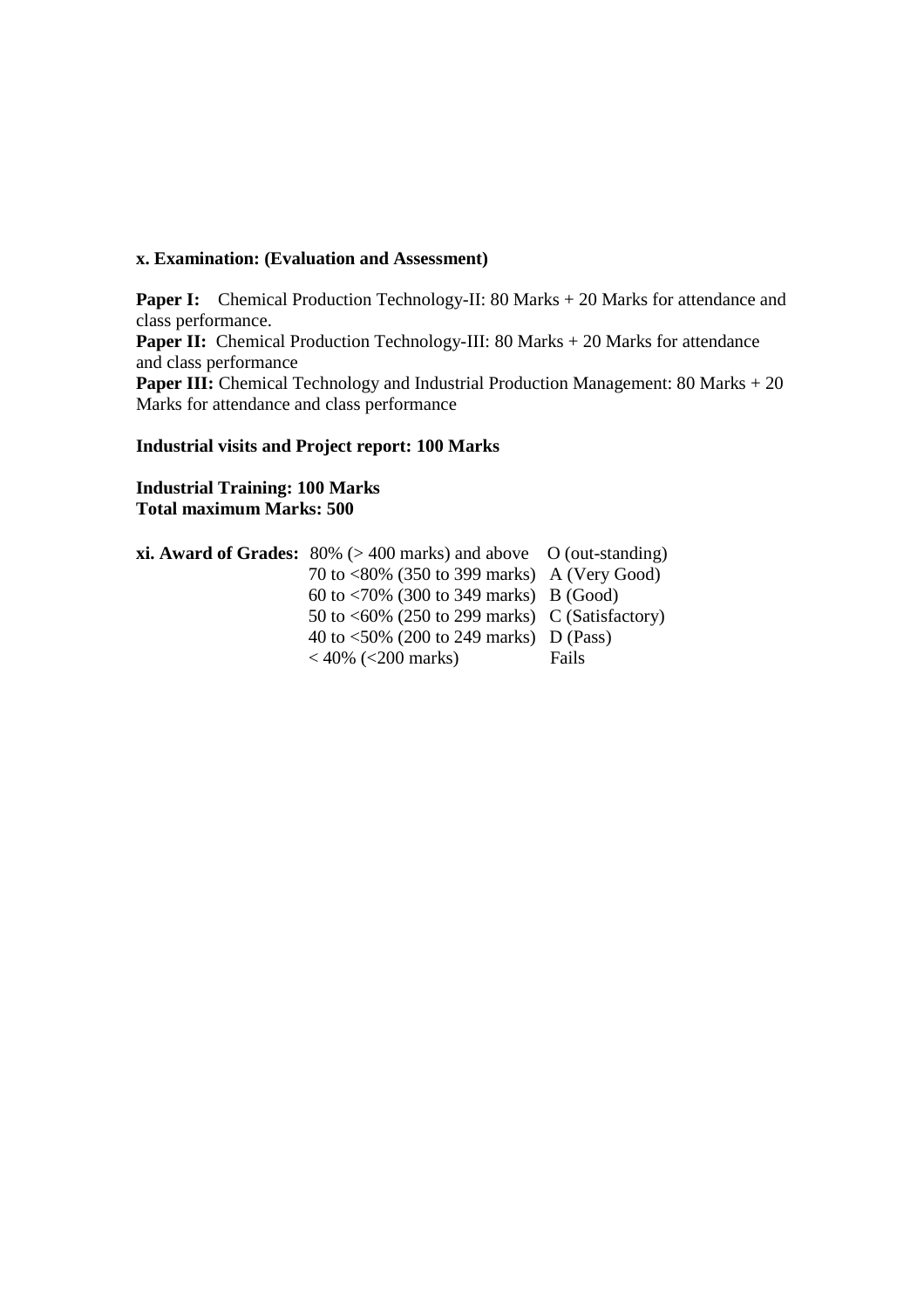# **xii. Syllabi for Diploma Course:**

# Paper I: Chemical Production Technology-II

# **Total Teaching Hours: 04 Credits; 60 Hours (July to February)**

| <b>Units</b> | <b>Particulars of the Topics</b>                                                                                                                                                                                                                                                                                                                            | <b>Lectures</b>  |
|--------------|-------------------------------------------------------------------------------------------------------------------------------------------------------------------------------------------------------------------------------------------------------------------------------------------------------------------------------------------------------------|------------------|
| Unit I:      | Unit Operations: III: Extractions: Types, extraction with<br>reflux, with agitation, equipments, use and performance of<br>extraction, continuous contact and agitator extractors,<br>packed spray extractors, solid-liquid extraction, counter<br>current extraction.<br>Filtration: Classification of filters, sand filters, filter press,<br>filter aids | <b>Hrs</b><br>15 |
| Unit II:     | Unit Operations IV: Heat and heat Exchangers:<br>Introduction, conduction of heat (principles without)<br>mathematical treatment), convection of heat, thermal<br>insulation.<br>Heat Exchange Equipments: Introduction, double pipe,<br>shelf and tube, fixed tube, U tube exchangers,                                                                     | 15               |
| Unit III:    | Unit Operations V: Drying: general principles, rate of<br>drying, factors affecting drying, drying equipments, tray<br>dryers, rotary dryers, single drum dryer and spray dryer.                                                                                                                                                                            | 15               |
| Unit IV:     | Unit Operations VI: Crystallization: Growth of crystals,<br>saturation, nucleation super saturation (Mier's Theory)<br>caking of crystal, effect of impurities, classification of<br>crystallizers, agitated tank, continuous vacuum crystallizer                                                                                                           | 15               |

#### **Reference:**

1. Riegel's hand-book of industrial chemistry

2. RN Shreve: The Chemical Process Industries (MGH)

3.OA Hougen, RM Watson and RARagetz: Chemcial Process Principles (Vol I & II).

4. PH Groggins: Unit Processes in Organic Synthesis (MGH)

5. FA Henglein: Chemical Technology (Pragmon)

6. KA Gavhane: Unit Operations II (Nirali Prakashan, Pune)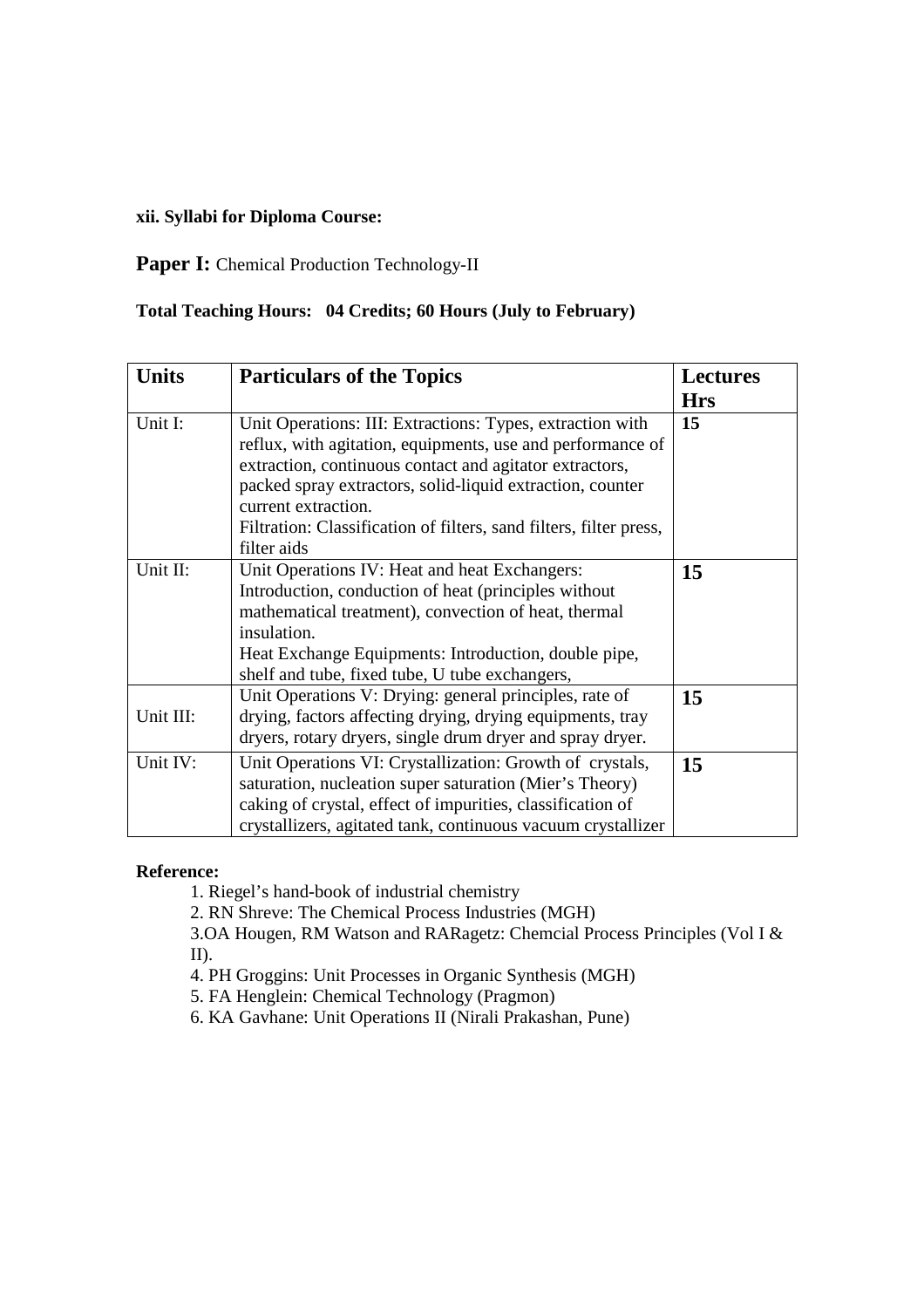# Paper II: Chemical Production Technology-III

| <b>Units</b> | <b>Particulars of the Topics</b>                          | <b>Lectures</b> |
|--------------|-----------------------------------------------------------|-----------------|
|              |                                                           | <b>Hrs</b>      |
| Unit I:      | Equipment Design: Material of Construction: Mechanical    | 15              |
|              | properties, corrosion resistance, metals and alloys,      |                 |
|              | stainless steel, special material for food and            |                 |
|              | pharmaceutical equipments, protective coatings, surface   |                 |
|              | treatment to metals for corrosion resistance              |                 |
|              | Design of vessels: classification of chemical reactors,   |                 |
|              | pressure vessels, maintenance, storage vessels for liquid |                 |
|              | and gases, design of chemical reactors, reactors with     |                 |
|              | provision for addition of chemicals, agitation, heating   |                 |
|              | purgers and vent outlets.                                 |                 |
| Unit II:     | Material and energy balance: Process classification,      | 15              |
|              | choice of system, material balance calculations, multiple |                 |
|              | unit processes, recycle.                                  |                 |
|              | Energy balance: Forms of energy, energy changes in        |                 |
|              | physical processes, energy changes in chemical reactions, |                 |
|              | energy balance calculations.                              |                 |
|              | Unit Processes III: Details of reagents, reaction         | 15              |
| Unit III:    | mechanism, kinetics, process parameters (temperature,     |                 |
|              | pressure, solvent, stoichiometric ratio, catalyst) in     |                 |
|              | Esterification and Hydrolysis.                            |                 |
| Unit IV:     | Unit Processes IV: Details of reagents, reaction          | 15              |
|              | mechanism, kinetics, process parameters (temperature,     |                 |
|              | pressure, solvent, stoichiometric ratio, catalyst) in     |                 |
|              | Amination by reduction, Hydrogenation and FC              |                 |
|              | Alkylation and Acylation                                  |                 |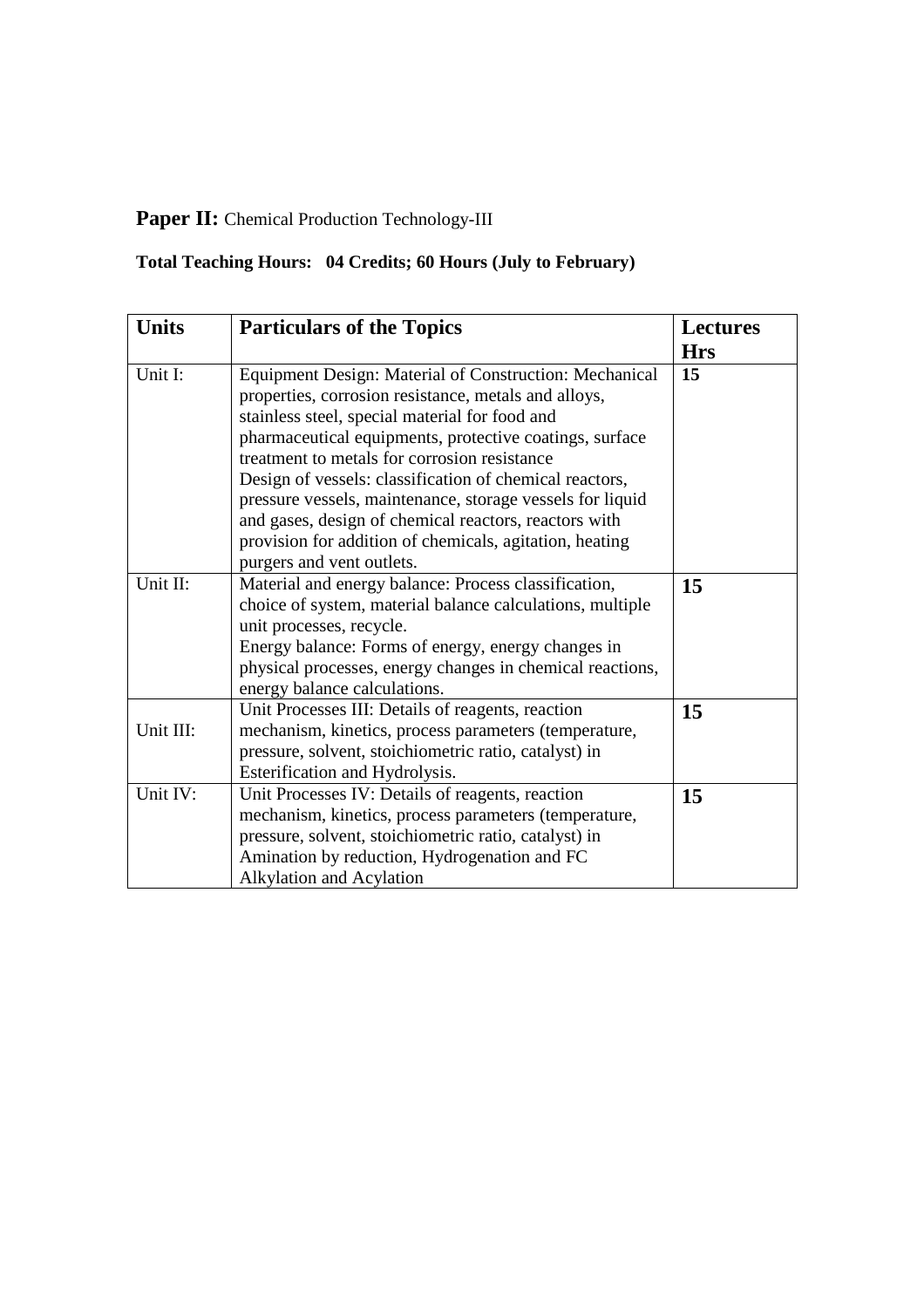- 1. PH Groggins: Unit Processes in Organic Synthesis (MGH)
- 2. MG Rao and M sittings: Outline of Chemical Technology (EWP)
- 3. FA Henglein: Chemical Technology (Pergamon)
- 4. Kirk and Othmer: Encyclopedia of Chemical Technology
- 5. SD Shukla and GN Pandey: A Textbook of Chemical technology Vol II
- 6. JK Stille: Industrial Organic Chemistry (P II)
- 7. RN Shreve: The Chemical Process Industries (MGH)